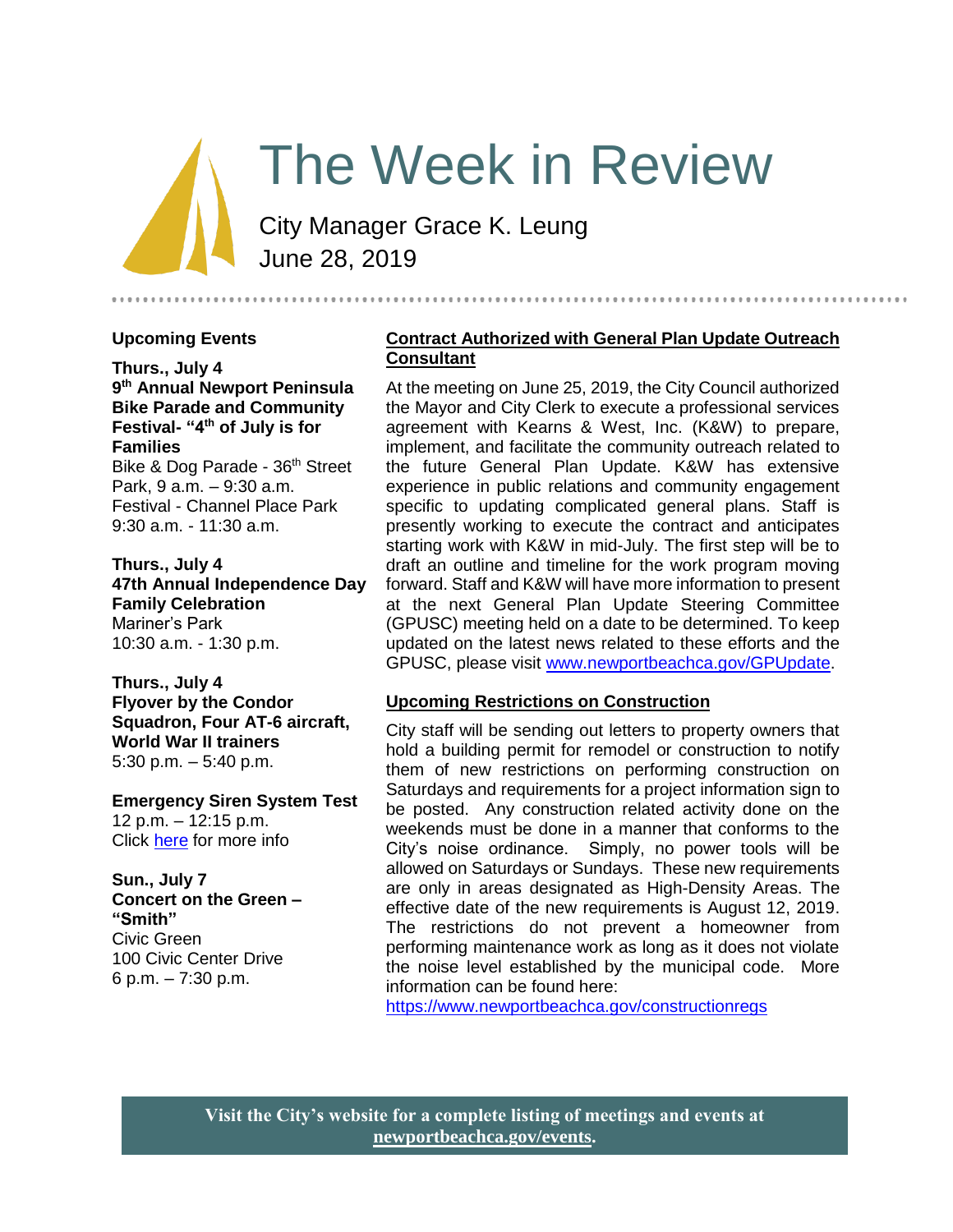**Tues., July 9 City Council Meeting** City Hall, City Council Chambers 100 Civic Center Dr. 7 p.m.

#### **Wed., July 10 Harbor Commission Meeting**

City Hall, City Council Chambers 100 Civic Center Dr. 6:30 p.m.

#### **Thurs., July 11 Water Quality Coastal Tidelands Committee**

City Hall, Crystal Cove Conference Room (Bay2D) 100 Civic Center Dr. 3 p.m.

## **Thurs., July 11 Zoning Administrator Mtg.**

City Hall, Corona del Mar Conference Room (Bay1E) 100 Civic Center Dr. 3 p.m.

## **Thurs., July 11 City Arts Commission Meeting** City Hall, City Council Chambers

100 Civic Center Drive 5 p.m.

#### **July 11 Central Library 25th Anniversary Celebration Featuring speaker Jim Abbott** Friends Room, Central Library 1000 Avocado Avenue

7 p.m.

## **Balboa Village Parking Management Overlay**

The City has applied for a Local Coastal Program amendment with the California Coastal Commission to implement a Balboa Village Parking Management Overlay. The Overlay would modify parking requirements in Balboa Village with the goal to spur reinvestment in the area, and in turn, better serve residents and visitors through improved services and enhanced economic opportunities. The Coastal Commission must approve the program for it to become fully effective. The Commission will be considering a one-year extension for the review of the proposed amendment at their July meeting in San Luis Obispo, further delaying full implementation. Staff will be working with Coastal Commission staff over the coming months with the goal to achieve a positive recommendation. The one bright side to this delay is that Coastal Commission staff has determined the application complete for processing, which is an important first step in their process. For further information, please contact Deputy Community Development Director Jim Campbell at 949-644-3210 or [jcampbell@newportbeachca.gov.](mailto:jcampbell@newportbeachca.gov)

## **Public Works' July 4th Preparations**

The 4<sup>th</sup> of July is one of the busiest holidays for our Public Works crews. Approximately 200 temporary regulatory signs were installed by the Field Maintenance crews, in coordination with the Police Department, throughout the City. The signage includes restrictions on parking and fireworks, safety enhancements, and road closures. Road closures for the July 4<sup>th</sup> events will be set up the day before. After the July 4<sup>th</sup> events, roads will re-open once the Police Department deems the area safe for normal traffic. All the barricades will be picked up on July 5.

Porta Potties were ordered for delivery at the 38<sup>th</sup> Street and West Cliff Parks. At the Channel and Mariners Parks, crews power-washed walls and structures, raked out and added fresh sand, replaced old trash cans, and detailed the planters.

A big thank you to our crews who are prepping and will be working early next week to ensure that the City continues to be a popular destination for visitors and still rated as one of the nicest coastlines to visit in California.

## **Graffiti Removal Services**

The Utilities Department is responsible for the removal of graffiti and strives to remove graffiti from public property within 24-48 hours of being reported. To report a graffiti incident on public or private property and learn more about graffiti removal services, please call the Graffiti Hotline at 949-644-3333.